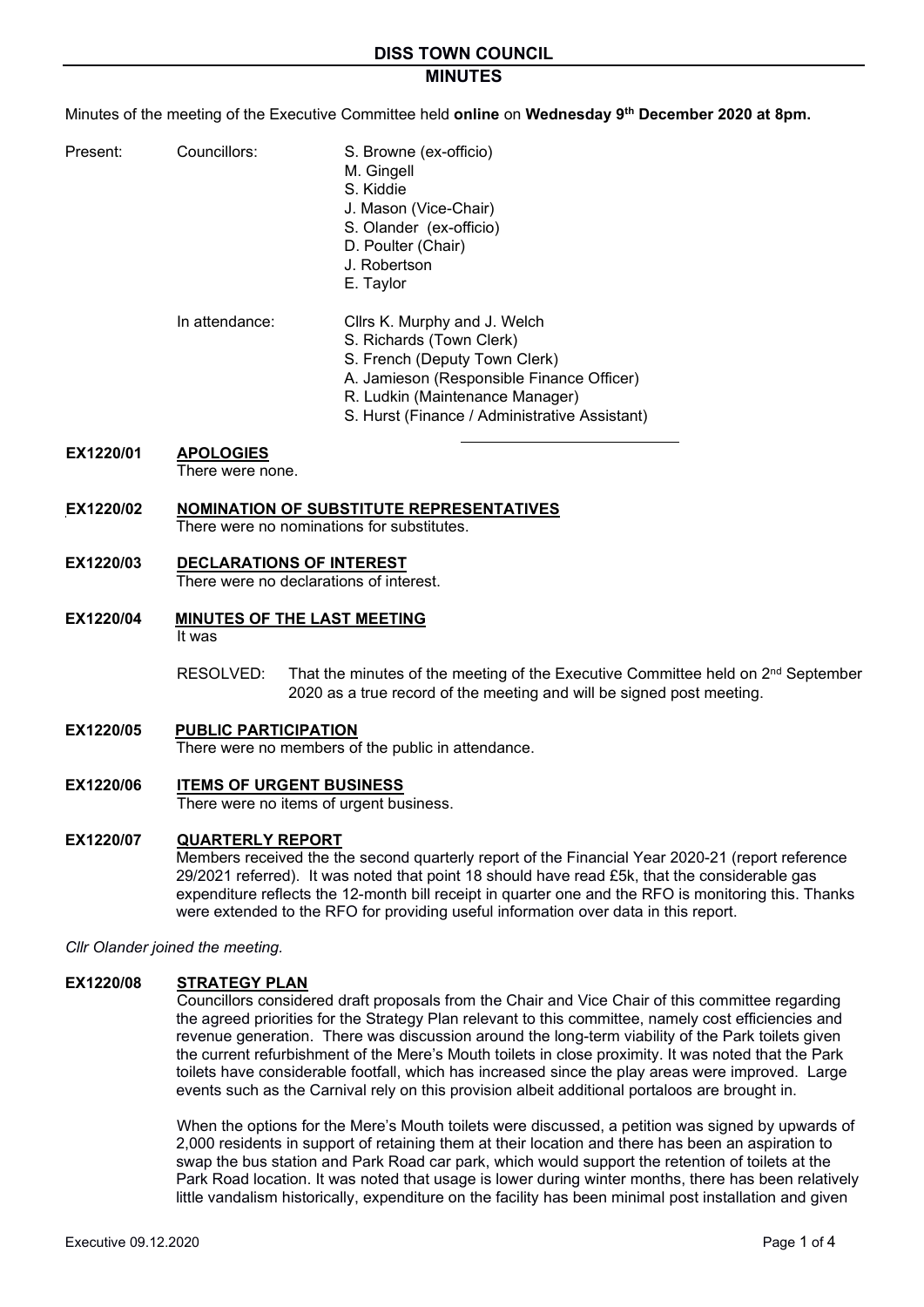the current refurbishment of the Mere's Mouth toilets, the Park toilets will require improvements medium term. The Rural Market Town Grouping may act as a useful forum and it was agreed that usage should be monitored against the Mere's Mouth toilets as a comparison to inform future consideration.

The second proposal considered potential capacity within the maintenance team to reduce overall costs by undertaking tasks such as grass cutting, sign cleaning, street cleaning, bin emptying on behalf of neighbouring parishes and / or higher tier authorities. It was noted that this idea was costed 5+ years ago and deemed to be too expensive due to the increased requirement for staff and equipment. It was agreed that another review should be undertaken to assess requirements at each site with the associated resource requirements to identify any efficiency savings and potential spare capacity. It was noted that some work has already been undertaken to identify requirements in relation to assets, that hours spent at each site are no longer recorded and that a model of site allocation to staff was previously used but was difficult when covering leave.

The review of the Council's photocopier lease has been identified as a potential cost saving activity. It was noted that the Council is currently in year 2 of a 5-year lease arrangement, there is a significant penalty clause, and a comprehensive review was undertaken prior to entering the current arrangement. It was agreed that all commercial contracts and Council leases with third parties would be reviewed to identify potential cost savings. It was noted that the RFO would like a more active role in procurement alongside her monitoring and reporting function and that the end of year process would be a useful timeframe.

Other potential cost savings were discussed to include reviewing the energy efficiency of the Council Offices building particularly but across all sites, which should also contribute to reducing the Council's carbon footprint. It was noted that ground source energy could be an ideal solution given the office's location and consideration of the Council's environmental impact should be a key theme in its Strategy Plan. Members also discussed solar panelling, recycling, electric vans and charging points and working with traders to reduce the number of refuse collections in the town centre. It was noted that all Council sites are supplied with green electricity.

Revenue generation was subsequently discussed. The Sports Ground was identified as a potential site for increased income. Not all pitches are currently used although pitches to need to be left in a good condition for Sunday matches. This site has been considered as part of the potential leisure provision for the town and the budget allows for remedial works to the site as well as a future fund for more significant works. It was agreed that the available space at both at the Sports Ground and Diss Youth & Community Centre could be better promoted and that this may also assist with revenue generation.

There was discussion around a Son et Lumiere event for Diss, which could portray the historic story of the town set against music and lights. Increasing footfall in the town centre particularly at weekends should be supported by local businesses and members considered relevant trader forums to pursue the proposal further. It was noted that the Council has a representative on the Diss Business Forum, there is the Heritage Traders Group, a trader WhatsApp group and advice could be sought from the Rural Market Towns Group, which the Council has just joined. Efforts have been made previously to join the forces of the various trader groups in the town but was difficult to sustain.

The proposal to install a zipline from the Council Offices car park over the heritage gardens and the Mere into the Park was discussed. The consensus was that the equipment, insurance, staffing and safety aspects would render it not feasible financially but costs from a similar project in Norwich would be reviewed and it was agreed that the Mere would be explored further as a visitor attraction through the Facilities committee objective of improving the water quality.

#### **(Action: Facilities committee / DP; by 02.12.21)**

The final discussion was around increasing the number of market stalls and potential other sites. It was noted that the Friday market operates a waiting list, that the regular farmers market was not well supported by traders or the public and have decreased in popularity and that there are legal and logistical restrictions for use of the Mere's Mouth and Market Hill sites. There may be some potential in re-introducing the specialised European markets as one-off events to increase footfall in the town. It was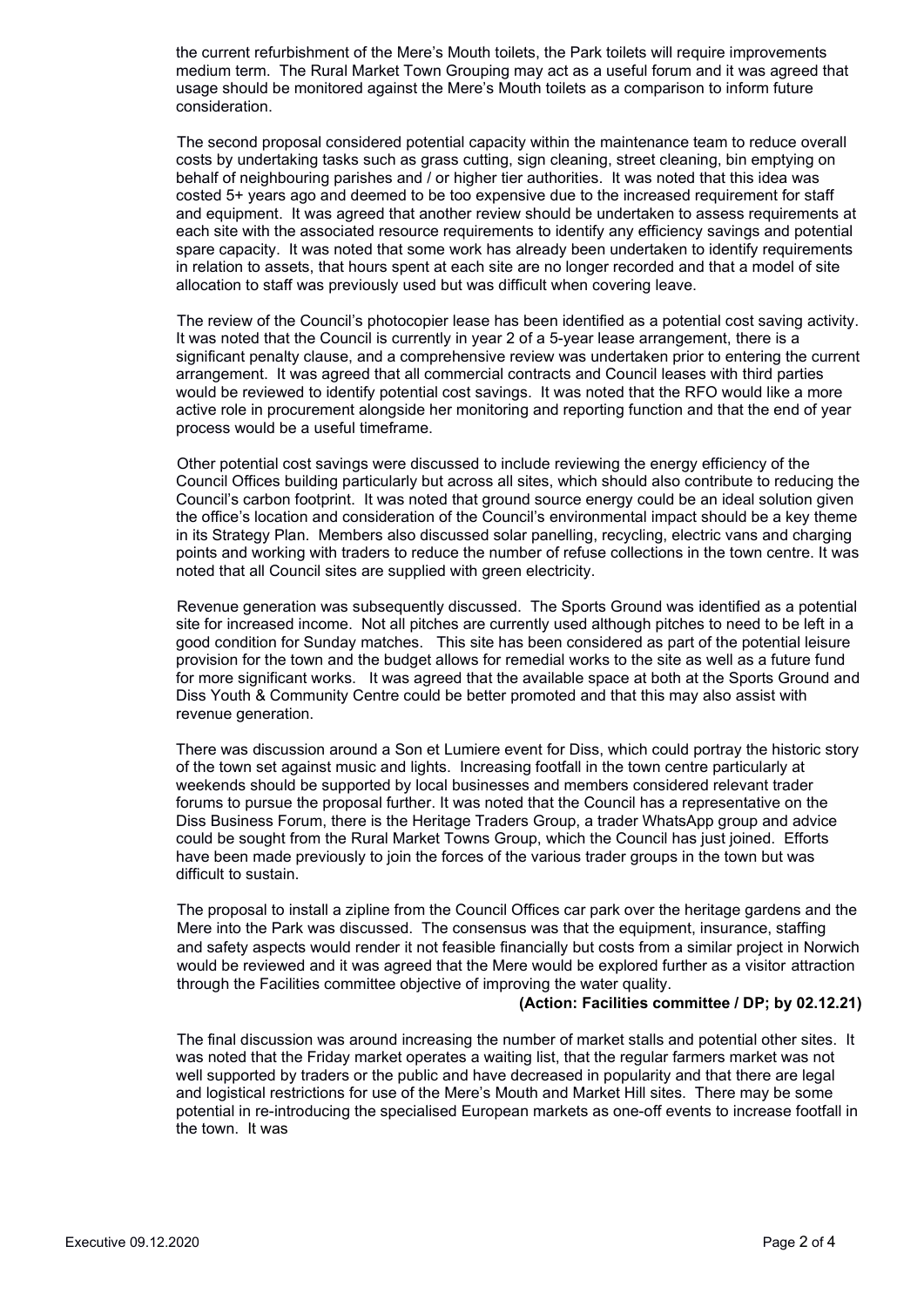a) To investigate devices to monitor the usage of the Park toilets compared to the Mere's Mouth toilets to inform future decision making.

### **(Action: DepTC / MM; by 25.02.21)**

b) To appoint an action group of the Deputy Town Clerk, Maintenance Manager and councillors Gingell, Mason and Robertson to review maintenance requirements against the site / asset register to determine capacity for exploring options for acting as a contractor for neighbouring parishes and/or higher tier authorities.

# **(Action: DepTC / MM / MG / JM / JR; by 27.05.21)**

c) To appoint an action group of the Deputy Town Clerk, Responsible Finance Officer and councillors Browne, Murphy and Poulter to review the Council's non-salary revenue commitments as part of the year-end process.

# **(Action: DepTC / RFO / SB / KM / DP; by 26.08.21)**

d) To appoint an action group of the Clerk, Maintenance Manager and councillors Gingell and Murphy to review all Council activities and establish a forum of local businesses to consider how the Council and / or town's carbon footprint can be reduced.

# **(Action: Clerk / MG / KM; by 26.08.21)**

e) To consider capacity at the Sports Ground and Diss Youth & Community Centre sites for further publicity.

# **(Action: DepTC; by 25.02.21)**

- f) To appoint an action group of the Deputy Town Clerk and councillors Browne, Collins, Kiddie and Poulter to consider the potential of a Son et Lumiere event for Diss in liaison with traders. **(Action: DepTC / SB / DC / SK / DP; by 02.12.21)**
- g) To investigate options for increasing the footfall in the town centre through increased market activity.

# **(Action: DepTC; by 02.12.21)**

### **EX1220/09 BUDGET 2021/22**

Members considered the draft budget for the 2021/22 financial year for recommendation to Full Council at its January precept setting meeting (report references 30/2021 & 31/2021 referred). The RFO was thanked for a great report and it was noted that questions raised prior to the meeting had been answered by the RFO.

It was noted that since issuing report 30/2021, the net effect of income over expenditure has resulted in a £5,287 decrease in precept requirement for the Executive committee compared to the 2020/21 budget (relevant to point 14). General Reserves would account for required contingencies should any be required for example for bailiffs / solicitors' fees in relation to encampments and therefore does not require a budget allocation.

Relevant to points 30 & 31 in the report, a reduction in the net effect precept request compared to the 2020/21 budget was also reported for the Infrastructure committee from £19.5k to £17,890 due to a revised estimated additional income receipt of £8,890 for the Parish Partnership Scheme. It was

RESOLVED: That members recommend to Full Council:

- a) The proposed income and expenditure budgets for the Executive committee
- b) The Earmarked Reserves allocations as appropriate reserves
- c) An allocation of £20k to the Community Grant Scheme
- d) The proposed income and expenditure budgets for the Facilities committee
- e) The Earmarked Reserves allocations as appropriate reserves for the Facilities committee
- f) The reallocation of EMR funding for approval at the December meeting of Council
- g) The proposed income and expenditure budgets for the Infrastructure committee
- h) The Earmarked Reserves allocations as appropriate reserves for the Infrastructure committee.

### **(Action: RFO; by 16.12.20)**

Members also considered the hire charges review (report reference 31/2021 referred). It was noted that the recommendation was based on increasing only some of the fees but that an increase by